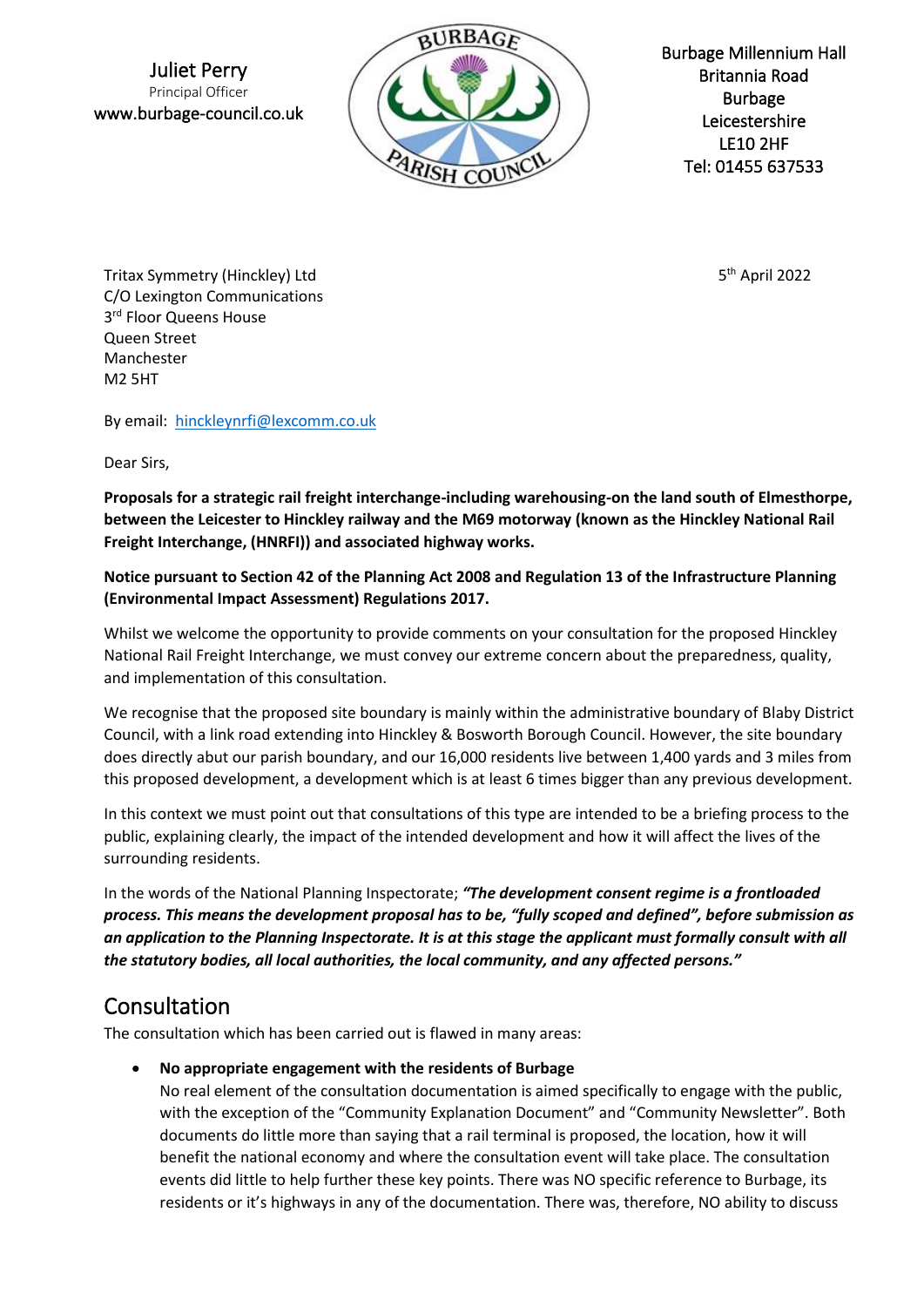the impacts on Burbage, how these could be mitigated or what additional benefits Burbage could obtain from this colossal development on our doorstep.

#### • **Poor Consultation Events**

Given the country was still in the grip to a large extent of the COVID-19 pandemic, Tritax Symmetry arranged the Burbage consultation in the very small meeting room at the parish facilities which was cramped, dis-organised and totally out of keeping for the interest expressed for such a major development. This is evidenced by the fact that the queue to access the event had a typical waiting time of over 1-hour. When the consultation was extended for a further month to close on  $8<sup>th</sup>$  April, not one additional consultation event was organised by the company, despite clear evidence that residents were leaving the queue well before reaching the end or not even being tempted to join in the first place. Inside the event, the presentation material again focused on the high level with NO local focus whatsoever. Questions were either not able to be answered or answers focused on the national need and benefit, rather than the local impact. It is unclear why many of the questions were not answered, in some cases confirmation was given that elements of the application were still being prepared and would be in the final version of the application documentation. Without some details being confirmed meant that the consultation is incomplete.

#### • **Poor Quality Maps**

Maps presented, particularly in the transport chapter were of very low resolution such that areas of highway which were highlighted, could only be guessed as to the actual location. Requests made at the consultation event for higher quality versions did not produce better versions as it was claimed "the GIS system" did not allow better output. This is further evidence of the public not being given the necessary information, at the correct level of detail, about impacts which could be reasonably expected.

#### • **Confusing Highways Impact**

The transport chapter of the consultation (paragraph 8.67) lists three scenarios for which traffic will be assessed for both 2026 and 2036, six scenarios in total.

- o Do Nothing Without Development (WoD) inclusive of committed development.
- o Do Minimum Without Development With Access Infrastructure (WoDWS)
- o Do Something With Development (WD): including the Access Infrastructure

The highway impact table (Table 8.5) only provides figures for two scenarios, 2036 figures with and without development. Having defined the scenarios earlier in the document, the reader is left to guess what these two scenarios are based upon. There is no presentation of a comparison of current traffic levels to allow the public to make an informed assessment of the highway impact. Further, straightforward information about traffic movements is not provided, such as the number of HGV vehicle trips in and out of the development site each day and the additional number of private and light van trips in and out of the site each day. This is basic information which has not been provided in this traffic chapter. Yet more evidence that the consultation preparation has not given thought to communicating clearly with the general public. The impression taken of the highway impact to Burbage of this development is that overall, the traffic through Burbage will be reduced. Whether there is merit in this analysis or not, given the poor presentation of traffic data, the general public and all members of the Parish Council, are incredulous that such an outcome is possible.

#### • **Incomplete agreement with partners in the Transport Working Group**

Whilst the consultation correctly documents that a Transport Working Group has been meeting leading up to the consultation, key members of the working group have publicly signalled that final agreement has not been reached to allow a stable and robust platform of traffic analysis to be formed for the consultation to have a valid basis. Whilst many of these technical details are outside the knowledge of the parish council, in layman's terms we consider this to mean that the consultation has not been based on agreed inputs and outputs of the modelling. Taken together with the Parish's own observations, this completely undermines the public confidence that this traffic consultation is valid.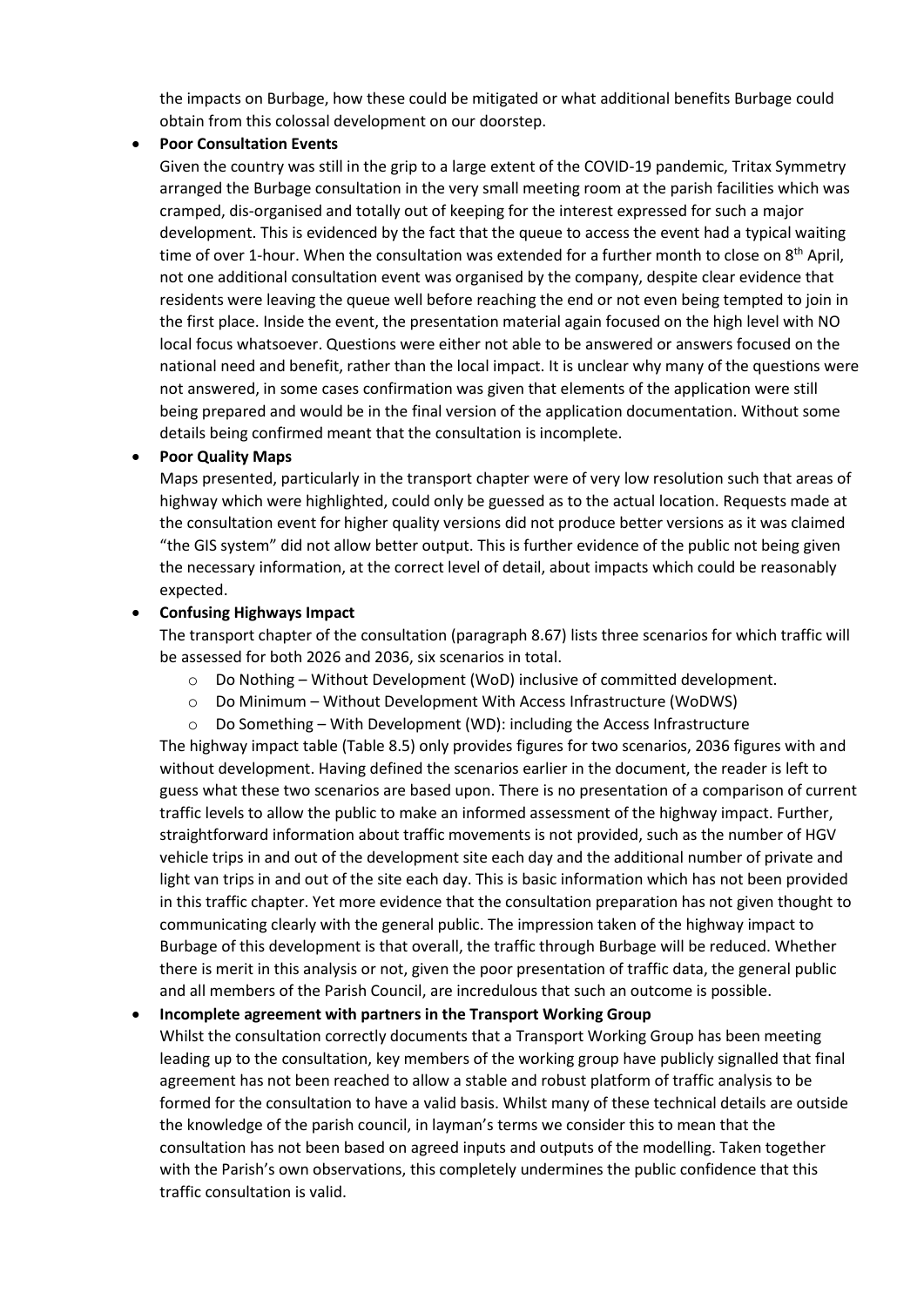For the forgoing reasons Burbage Parish Council are of the opinion that the consultation which has been carried out is flawed and does not provide the basis for legitimate comments from Burbage and its residents. We therefore strongly suggest that Tritax Symmetry should resolve these flaws, obtain agreement with all working group members on an agreed traffic model and bring back a further consultation later in the year.

# Detailed Commentary on the Proposals

Whilst Burbage Parish Council strongly urges Tritax Symmetry to carry out a further consultation, we recognise that they may choose, at their own risk, to continue with their application. We therefore provide the following additional comments.

# Demonstrating the Need

The consultation material has focused only upon "broad" statements of need from reports for warehousing in different reports without demonstrating a link to specific industries or locations which the terminal would be targeting. Without this specific information it is difficult to see how the traffic trip models can be validated.

The consultation material considers the broad policy of the Government for new Strategic National Rail Freight Terminals without recognising the policy aims to achieve a "Network" of such terminals. This application MUST take account of the terminals which have now gained approval to establish that a network is being geographically spread across the country to meet a National Need.

As the number of these terminals which have received consent increases it is surely essential that the examination of the merits of each case carefully considers the location of any proposed terminal and how the location plays its part in developing a national distribution of such strategic infrastructure. In the 2014 Policy Statement paragraph 2.57 opens "Existing operational SRFIs and other intermodal RFIs are situated predominantly in the Midlands and the North.", and the previous paragraph 2.56 "The Government has concluded that there is a compelling need for an expanded network of SRFIs. It is important that SRFIs are located near the business markets they will serve – major urban centres, or groups of centres – and are linked to key supply chain routes."

Since the Government Policy Statement has been adopted, the following further terminals have received approval:

- Daventry International Rail Freight Interchange (DIRFT) received approval for large expansion in 2014. (21 miles)
- East Midlands Gateway Rail Freight Interchange was approved in 2016. (32 miles)
- Northampton Gateway Rail Freight Interchange was approved in 2019. (35 miles)
- West Midlands Interchange was approved in 2020 (38 miles)

In addition, the following major warehouse distribution park is being expanded with no direct rail connection although a rail shuttle to DIRFT is included in the plans:

• Magna Park (8 miles)

All these projects have added terminals in the Midlands. A key objective of the move from road to rail is the reduction in the carbon footprint of the logistics industry. Any further expansion of the number of terminals being built in the Midlands MUST:

- Demonstrate there is a close coupled need in the market they are intended to serve.
- That other regions are not being starved of infrastructure funding which deliver a higher reduction of carbon footprint.

# Option Study

The option study, which has been presented as part of the consultation, continues to be superficial and lightweight. The study has not carried out a Cost Benefit (Harm) Analysis which could be expected of a multimillion £ investment plan. This study needs to be reviewed such that the harm which would be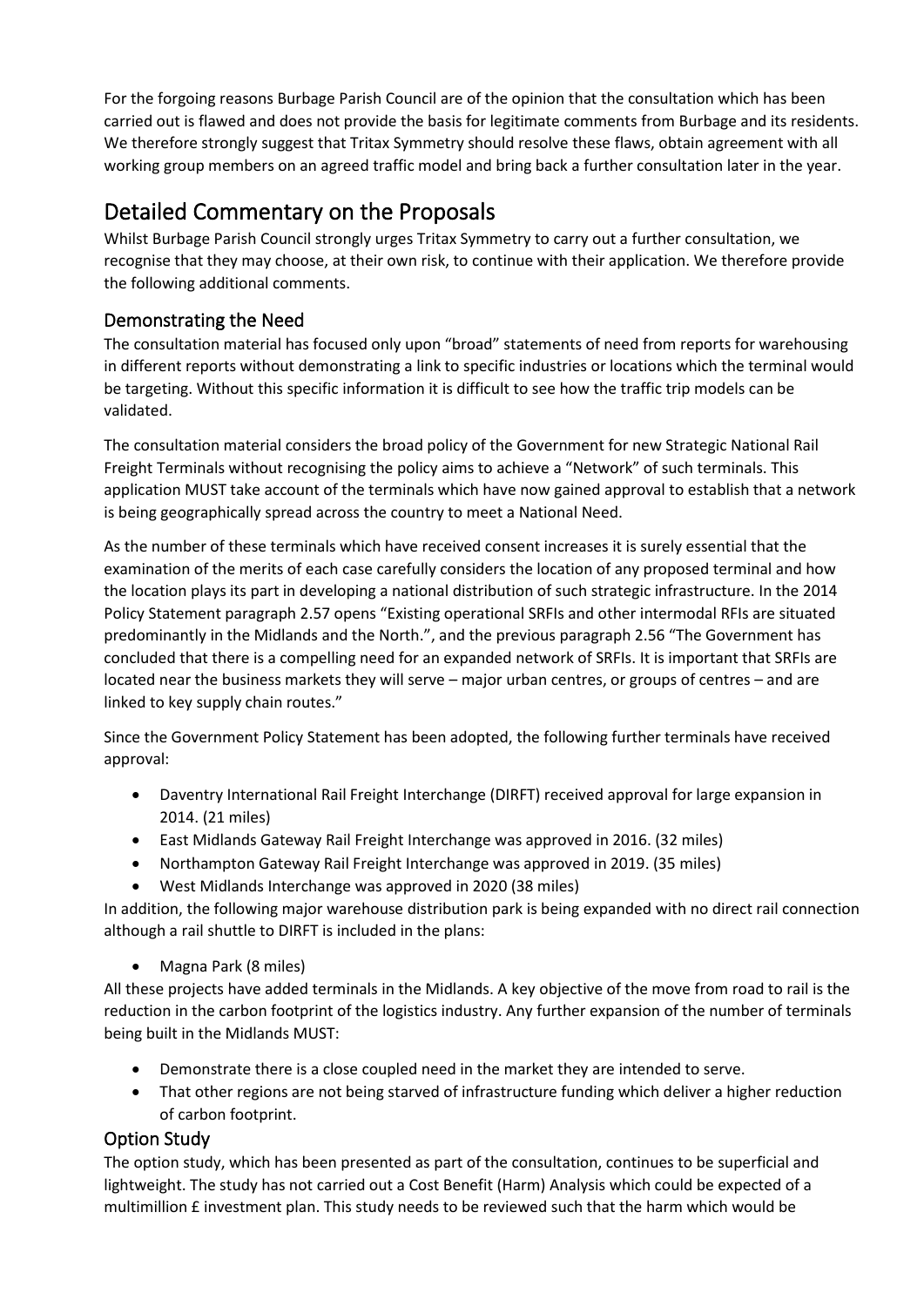delivered to this location, is demonstrably less than other locations. The study should also clearly state how additional costs have been weighed against element of harm. The option study does not address the clear direction on these matters given by the Inspectorates Scoping Opinion in December 2020, and it is essential that cost benefit analysis is delivered as part of the application.

# Burbage Common

The common is the single most important green space in the immediate locality. Without doubt complete mitigation of the impact of having a rail terminal of the planned size next door to this treasured amenity is impossible. Further details of the topics which will be considered in this context are given below. It is essential that the maximum possible mitigation is achieved on all these topics:

- Community Green Space access sense of place and openness
- General Community health and Well Being
- Environment Trees ancient woodland air quality
- Ecology plant, and wildlife impact
- Light Pollution
- Noise Pollution
- Visual Landscape impact, particularly from the common area, sense of being in the countryside Community Green Space access – sense of place and openness

Natural and semi natural green open space is at a premium in Burbage, with the pressure of housing developments in the village, there is no current prospect of additional land being made available. The open countryside surrounding the village, is needed to supplement the formal provision of green space within the village, this rail terminal development exacerbates this under-provision by reducing the public footpath networks to the west of the village.

#### General Community health and Well Being

Insufficient green space is being offered in the design to mitigate for the loss of openness and clean air, presently available to all users.

#### Environment – Trees ancient woodland – air quality

We consider there are insufficient mitigating measures to both improve the air pollution or reduce the impact on the environment for everyone and wildlife.

The environment could be improved by creating a green corridor of natural trees instead of unsightly acoustic barriers. Blending in with the natural landscape, habitat for wildlife and improving the biodiversity for all.

The increased height needed to cross the Common for the link road, is too prominent and suggested screening only emphasises the mass and visible traffic creating noise and air pollution of great magnitude.

It is not acceptable that there should be increased levels of air pollution in this market town and surrounding area, even if a general saving nationally.

#### Ecology – plant, and wildlife impact

Burbage Common consists of ancient woodland and open fields which support a huge biodiversity of plants, animals, and birds. There can be no absolute assurance that noise, chemical - both airborne and waterborne, dust and light pollution and the most likely invasion of rats, scavenger foxes etc will not adversely affect, reduce, or even decimate the wildlife on the common.

A planting of mature trees encircling the site would greatly both enhance and mitigate both light and air pollution and would be a minimum to mitigate these issues.

We believe the safety of the ecology of the site is a fundamental element of this proposed development.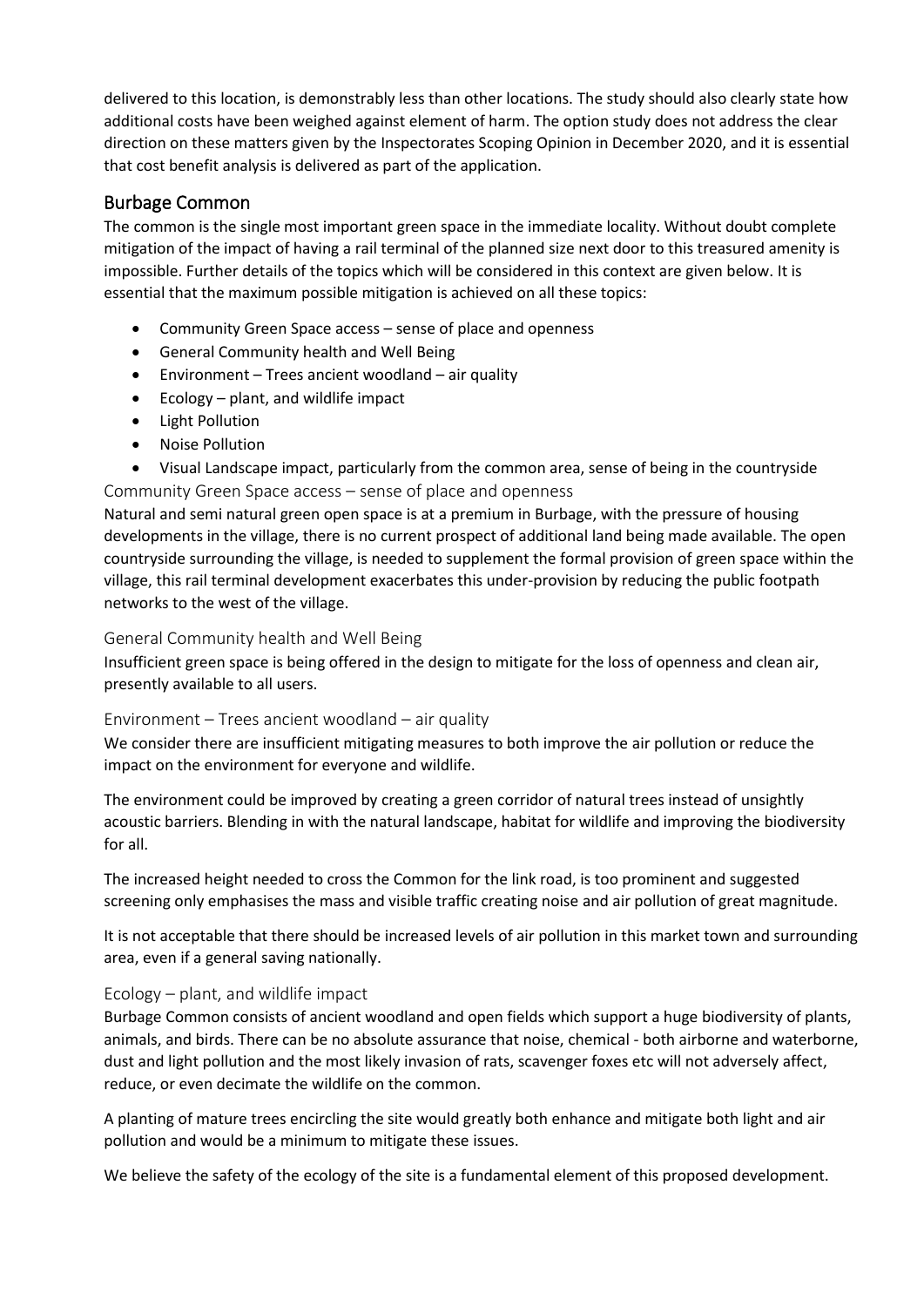#### Light Pollution

Further information is required on how the plans will minimise the spillage of light, particularly from the link road adjacent to Burbage Common.

The site will be open 24/7 creating a massive constant intrusion of light. If not mitigated effectively the lighting would remove the current dark sky, affecting all breeding and feeding patterns of all wildlife. The night sky would be polluted for both people and wildlife, creating a massive impact of the biodiversity of the area, no doubt visible from outer space.

#### Noise Pollution

Noise attenuation measures, including acoustic barriers up to six metres in height, with significant impact upon wildlife. The installation plans for these barriers will need to be demonstrate how such an impact will be mitigated.

Visual Landscape impact, particularly from the common area, sense of being in the countryside The proposed mass and height of this development would create an over-bearing effect to those wishing to enjoy clean air and 'the good-life' feeling when outside in the fields and trees.

## Biodiversity

Although it is recognised that there will be a requirement in the development plans that a net gain of at least 10% of the biodiversity is achieved. It is essential that this planned gain is delivered in a way such that the local community benefits from enjoyment of this gain and any offsite 'off-set' is not located many miles from the community. It is essential that plans for this very large area of currently open countryside includes ecological corridors for wildlife.

The proposed site is situated right on the edge of Burbage Common and woods. This is a country park. This community asset value of Burbage Common and Woods is built upon the biodiversity which can be accessed at walking distance from both Hinckley and Burbage. An offset should be achieved at locations of a similar distance (i.e. not more than 30 min walk from the settlements of Hinckley or Burbage).

We do not believe the consultation fully answers the following questions and urge Tritax Symmetry to provide further and complete answers prior to submitting their application:

- What impact will this have on the existing environment?
- What will be the effect on families using it?
- How will the proposal to build bunds to hide the site demonstrate how these will not cause more disruption to wildlife, as their corridor of access will be restricted? and possible flooding.
- What additional measures can be implemented to reduce light / noise pollution to minimise the severe effect on wildlife?

# Loss of Community Connections

It is essential that public footpaths which cross the development site are respected in terms of the access they give to the local communities and are not subject to excessive diversions which effectively break the connectivity.

We note the plans to reroute the bridleway on a corridor between the warehouses and the M69. This is an example of an excessive diversion, and we need to see what mitigation has been considered to ensure horses are not spooked by sudden noises in this congested area.

# Traffic Impacts

Given there is no agreed traffic model with the local highway authorities it is not possible to provide detailed comments upon the highway proposals in addition to the comment already made about the quality of the consultation materials. We offer the following matters of principle which we believe should be addressed.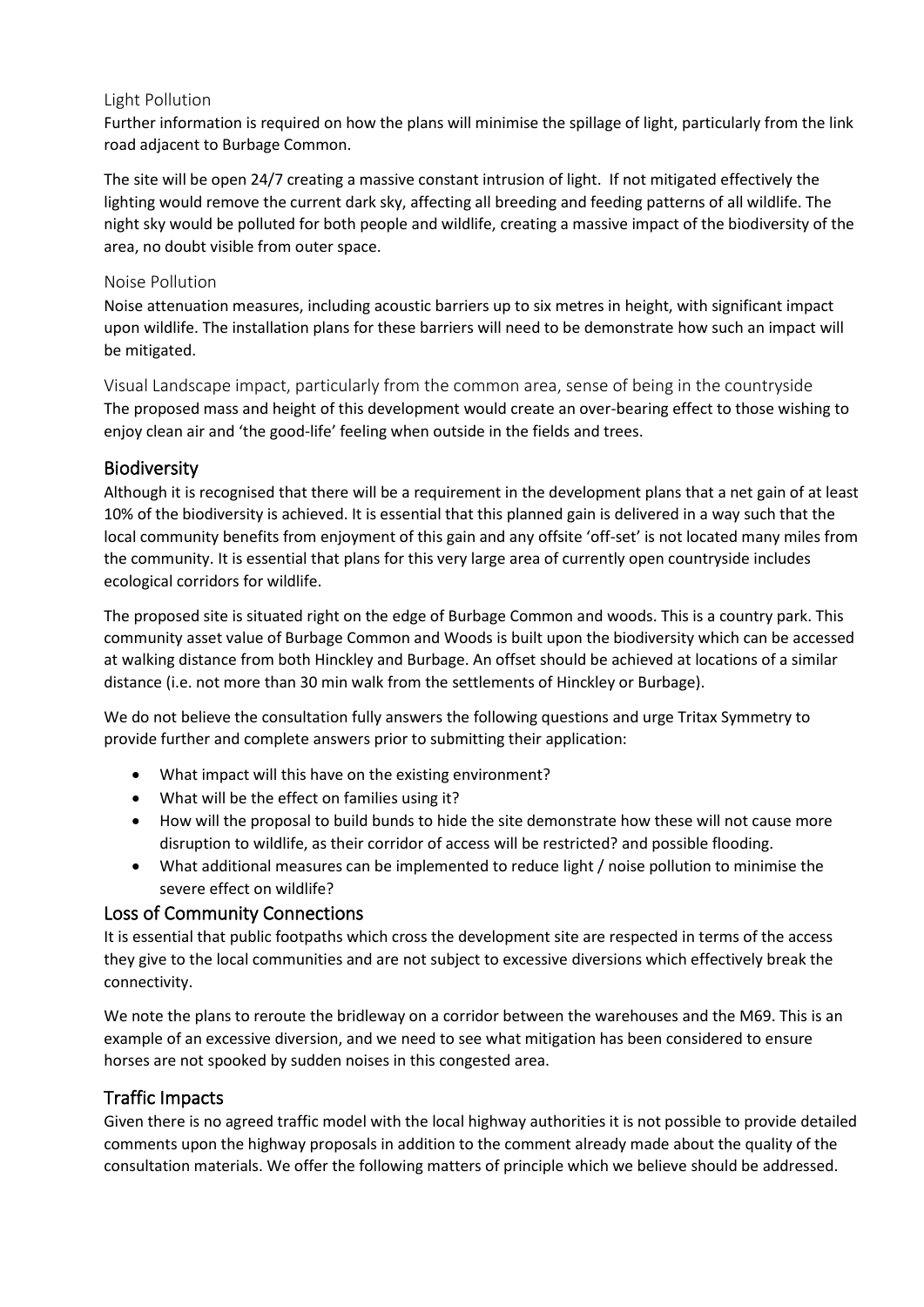#### Motorway Resilience

Full plans should be included in the full application for resilience planning for the closure of the M69 due to accident or any other emergency. These plans should consider the likelihood of such closure, duration and the impact on the local highway network and its ability to cope with the closure. Such closures are not rare, with evidence of a typical 100 days being impacted each year.

#### HGV Parking Provision

The area already suffers from unwanted and inappropriate HGV overnight parking with associated anti-social practises which result from this parking, due to lack of facilities and toilets. Whilst the consultation states that HGV parking area, with driver welfare facilities will be included within the development plans, it provides no evidence of the number of such parking spaces, which are required to meet the needs of the HGV trips intended. Further the consultation gives no assurance that a robust analysis will be carried out prior to the submission of the application and that the full requirement of HGV parking spaces will be provided in the final application. These matters must be addressed prior to the final application.

## Leicester – Nuneaton Railway

The rail route between Leicester and Nuneaton forms part of the strategic freight route between Felixstowe and the Midlands (and further) and this route already has numbers of freight services using the route.

Whatever the merits of a rail freight terminal on this section of railway, we consider it essential that the growth of passenger services on this line takes absolute priority for path opportunities for new services where a credible case is made for these services. Much is made regarding the carbon reduction agenda within the consultation documentation, by increasing freight transportation, but increased passenger services not only provide carbon benefits, but by integrated public transport provide tremendous social benefits in addition.

The detailed documentation provides evidence that the eastern end of this line connecting to the Midland Main Line at Wigston is nearing capacity at present and it is essential that this constraint, together with any other constraint on capacity is identified and a clear implementation plan is put in place. This must be in place before any attempt to increase rail freight on this line is progressed and that any such plans include unambiguously the necessary capacity for increased passenger service already outlined in the Midland Connect Strategy.

**In similar concerns about capacity for Freight routes, Solihull Metropolitan Borough Council has said that they will not support the route from Southampton through Birmingham due to capacity constraints in Birmingham. [Scoping opinion adopted by Secretary of State 22 Dec 2020). A clear demonstration of how such concerns can, and should be, addressed**.

Many concerns have been raised regarding the impact of increased service on the operation of the level crossing in Narborough. It is essential that mitigation plans are implemented which fully address these concerns and presented in the final application.

## Employment

The consultation considers land use and socioeconomic effect in chapter 7. In our opinion the chapter seeks to draw evidence together from several sources but fails to reach a conclusion as to the cause and effect of the various models. A National Strategic Rail Terminal should be located primarily based upon the demonstrated need for such a terminal in the context of a national network of terminals. In locating the terminal, the location should take account, of a suitable workforce. The assessment given in chapter 7 mixes the local employment position with a "need" for increased employment, paragraph 7.55 *"Strategic housing development at New Lubbesthorpe, Earl Shilton and Barwell are reported to deliver nearly 9,000 new homes to the South-West Growth Area, creating a demand for employment."*